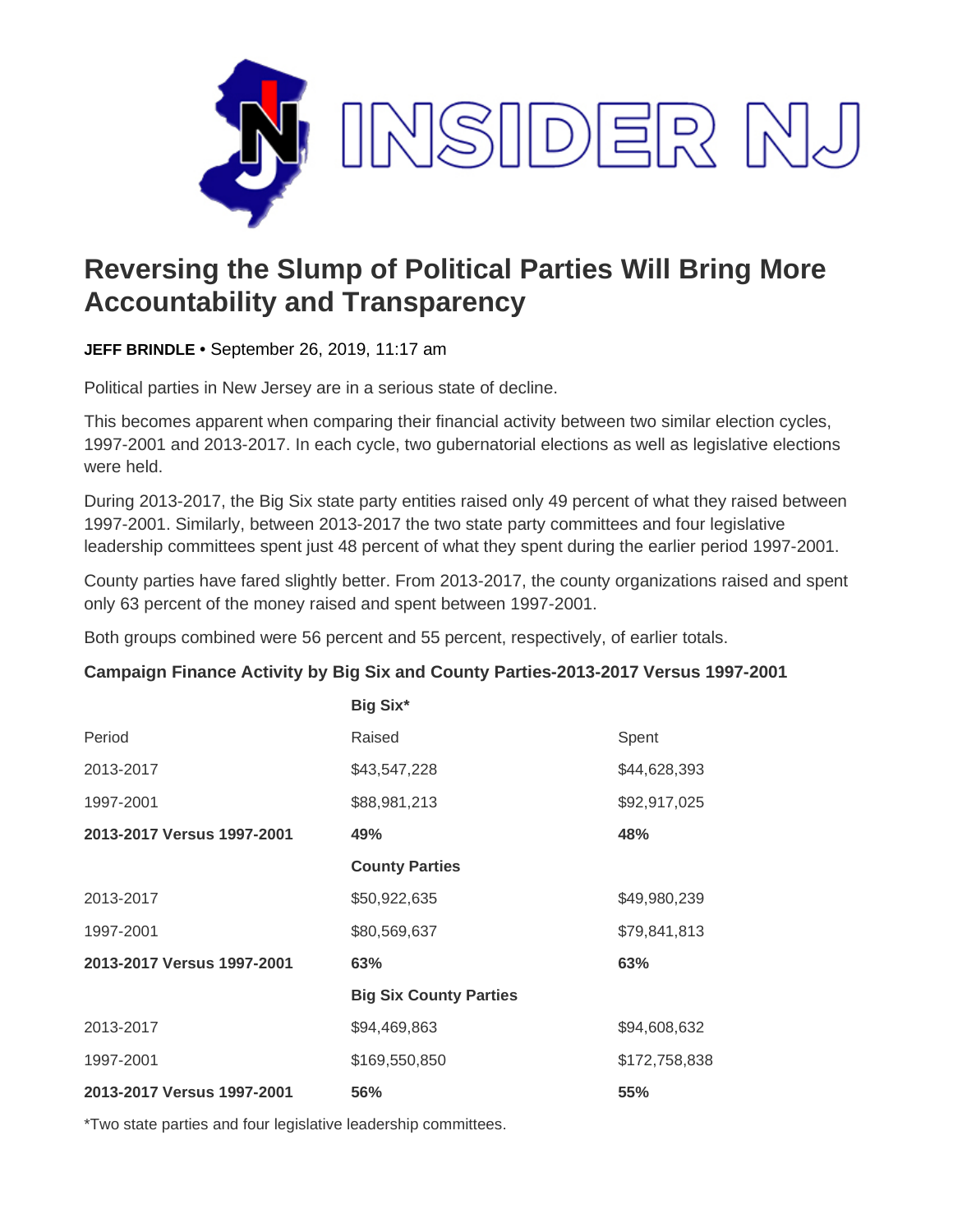The harm to democracy and to open, transparent government, cannot be overstated when considering the overall downward trend in party financial activity over the last decade and more.

Many may welcome this trend. Throughout American history there has been a skepticism toward political parties. But in truth the demise of the political party system represents the abdication of an important quasi-governmental institution that has proven to be a significant part of our civil society.

As Marjorie Randon Hershey states in Party Politics in America … "virtually everything important in American politics is rooted in party politics. Political parties are the core of American democracy..."

In today's frenetic atmosphere, driven by a rapidly expanding social media complex that thrives on and feeds into the polarization of American politics, Ms. Hershey's comments perhaps point the way toward a more traditional, though robust politics.

To accomplish this, the strength of the party system must be restored.

At critical times in American history, a steady hand has often been needed to quiet the political waters. Perhaps during these times, political parties may serve this purpose.

Political parties have always provided a map for officeholders to follow while serving the people. By doing so, political parties have helped to moderate politics and control extremism. They help to bring about compromise, thereby building majorities to enact legislation.

By exerting discipline and spotlighting priority issues, political parties give focus to officeholders and guide voters when filling out their ballots.

While having an informed citizenry is a cherished goal, it has been jeopardized as society has become more complicated. The dizzying array of information voters encounter on social media is especially challenging.

Political parties, with their symbols and labels, simplify matters for voters. Since parties stand for certain issues, voters usually know what governmental policies will be pursued by candidates who win.

One of the concerns expressed by political activists is the need to increase voter participation in elections. In other words, low voter turnout has become a persistent worry.

Political parties can serve as an antidote to low voter turnout. One of the traditional roles of political parties has been to turn out the vote.

And they are good at that.

In the 1950's, when the public strongly identified with one of the two major parties, voter turnout was high, somewhere between 65-75 percent of eligible voters, depending upon the election.

Recent years have witnessed a decrease in party identification, with close to 40 percent identifying as independents. At the same time, voter turnout has declined to a low 39 percent in the 2017 gubernatorial elections.

A strong party system, with a traditional focus on getting-out-the-vote can help to remedy that problem.

While there are many reasons for restoring the political party system, none is more compelling than bringing greater accountability and transparency to the electoral process.

Parties are regulated by law. New Jersey's statutory law provides for how parties are to be organized. This open process even allows for primary voters to select county committee people, or those who have an official role in party organization.